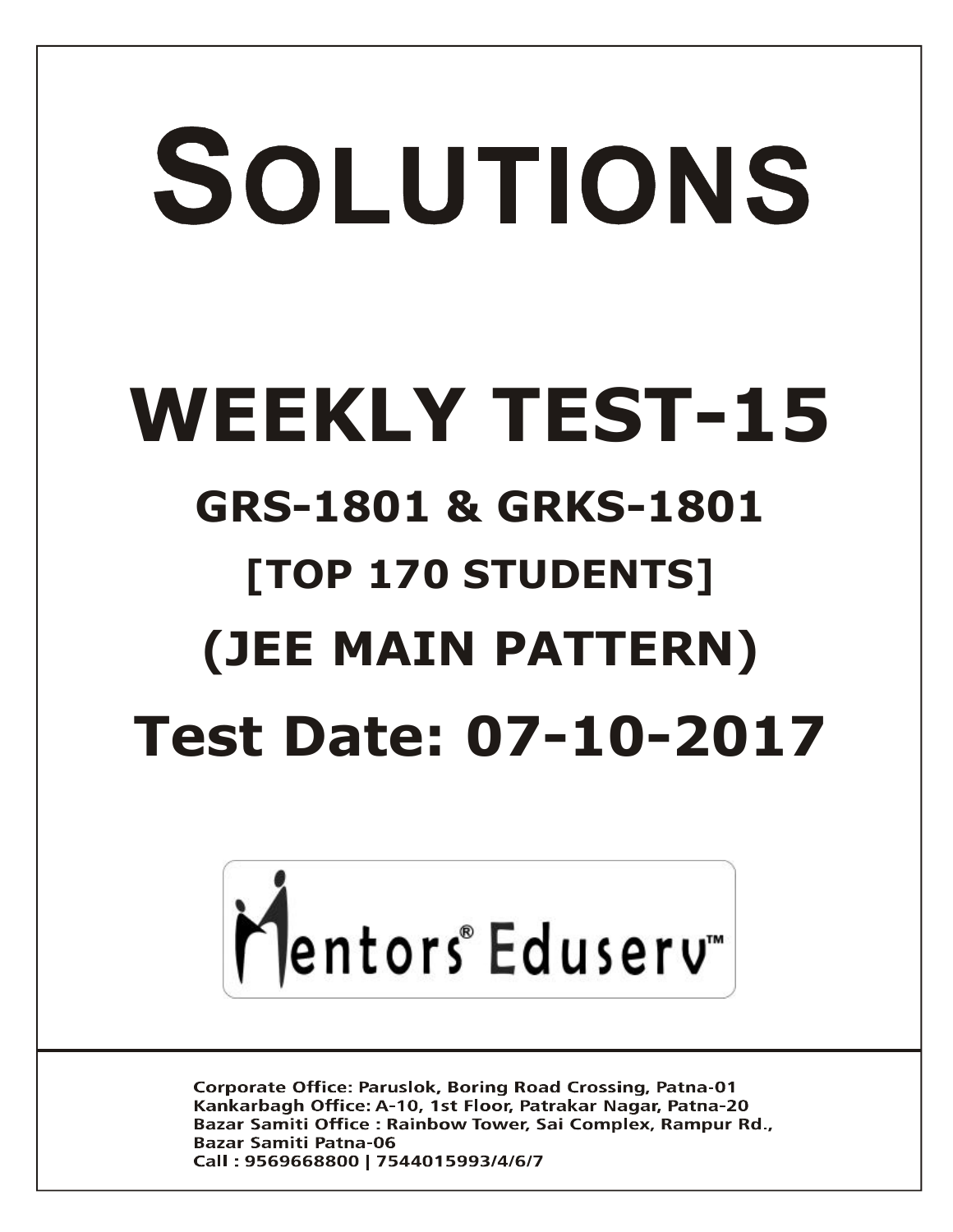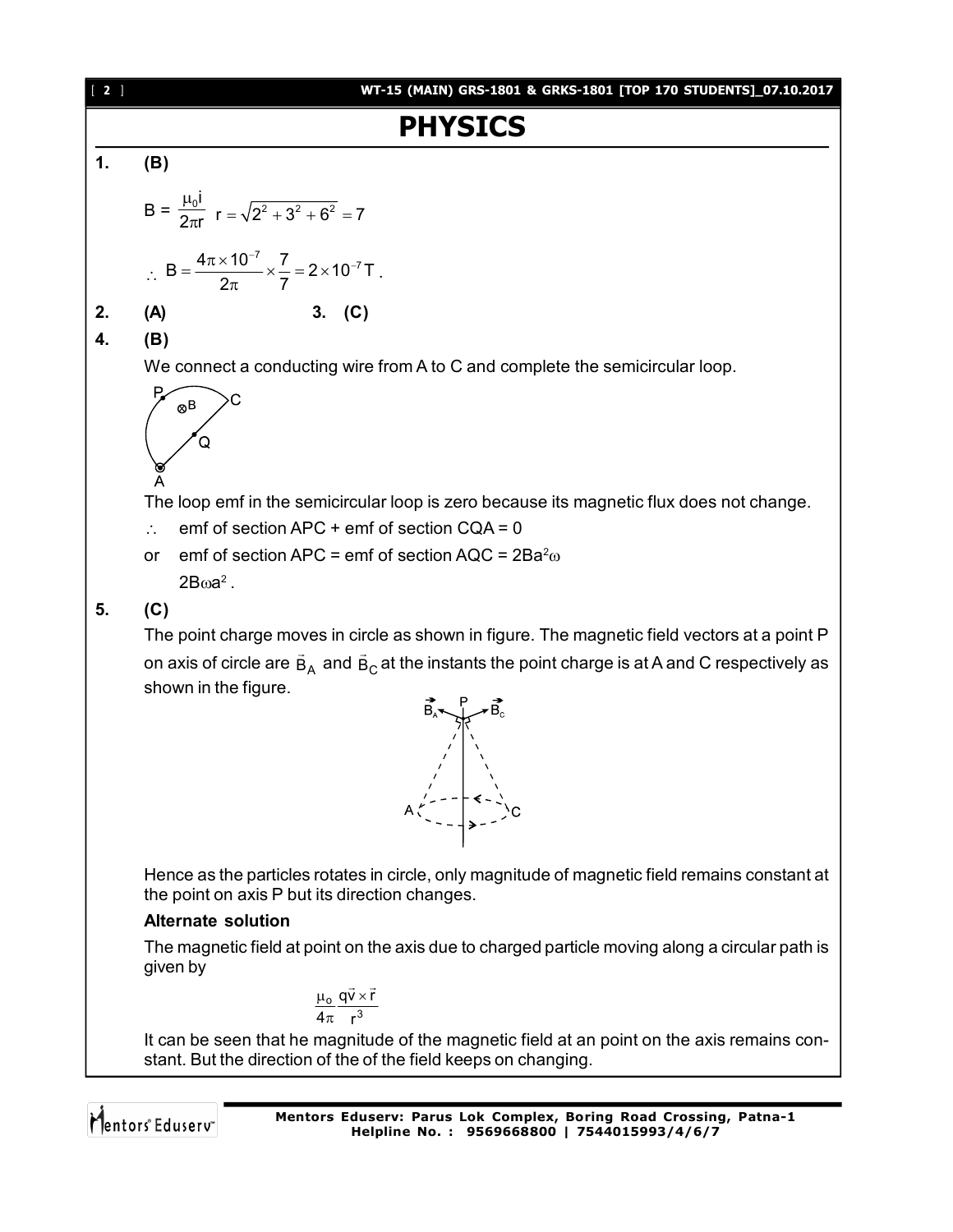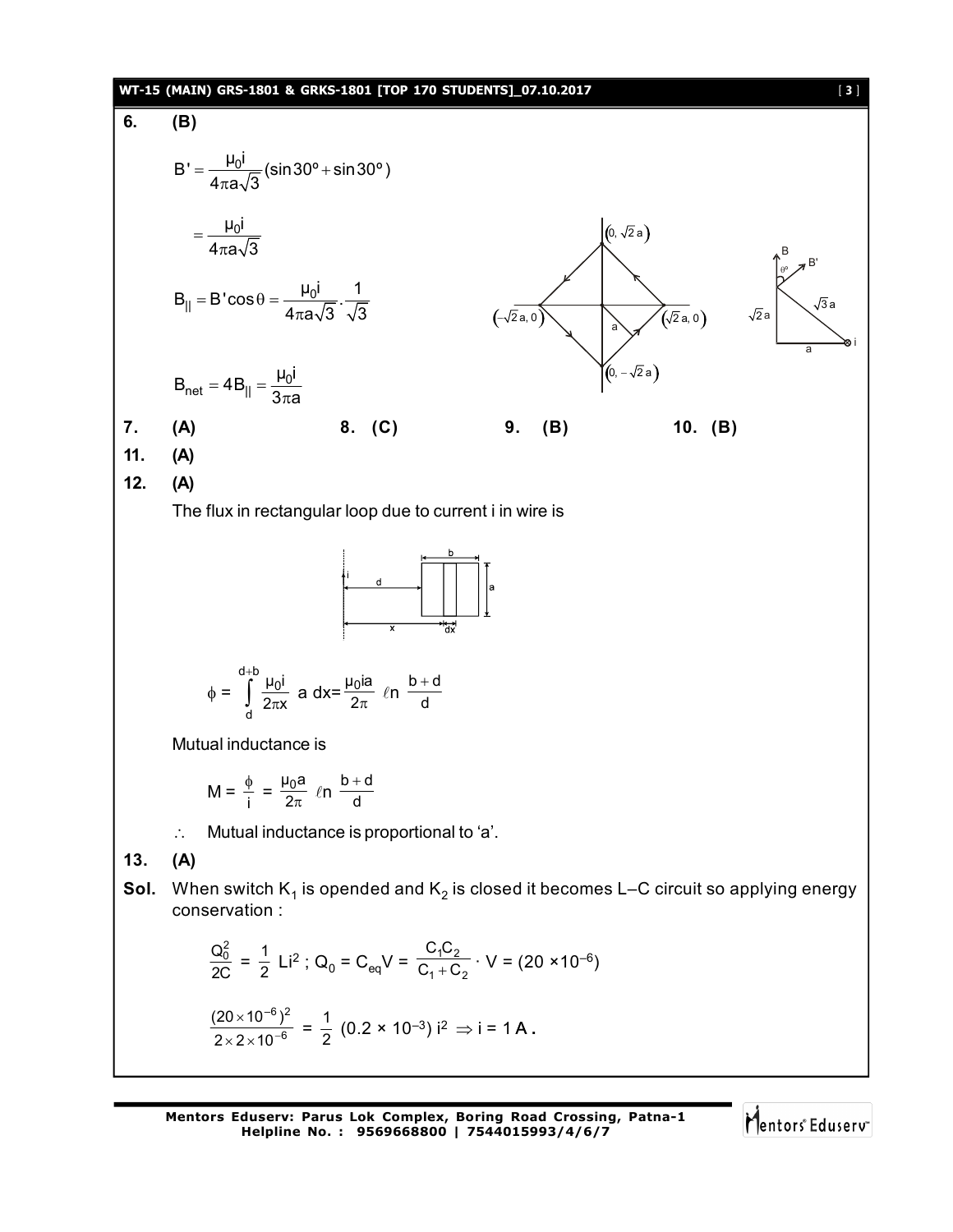| $[4]$ | WT-15 (MAIN) GRS-1801 & GRKS-1801 [TOP 170 STUDENTS]_07.10.2017                                                                                                                    |
|-------|------------------------------------------------------------------------------------------------------------------------------------------------------------------------------------|
| 14.   | (A)<br>$e_{4}$                                                                                                                                                                     |
|       | The potential difference across the inductor is $e = E - iR$ .                                                                                                                     |
|       | Hence the plot of e versus i is a straight line with negative slope.                                                                                                               |
| 15.   | (B)                                                                                                                                                                                |
|       | $\frac{1}{2}$ Li <sup>2</sup> = 5<br>$\Rightarrow$ L = 5 × 2                                                                                                                       |
|       | $i^2 R = 10$ $\Rightarrow R = 10$                                                                                                                                                  |
|       | $\Rightarrow \tau = 1$ sec.                                                                                                                                                        |
| 16.   | (A)                                                                                                                                                                                |
|       | It is apparant from the graph that emf attains its maximum value before the current does,<br>therefore current lags behind emf in the circuit. Nature of the circuit is inductive. |
|       | Value of power factor $\cos \phi$ increases by either decreasing L of increasing C.                                                                                                |
| 17.   | (C)                                                                                                                                                                                |
|       | $i_{1_{rms}} = \frac{E_{rms}}{\sqrt{X_0^2 + R_1^2}} = \frac{130}{13} = 10 \text{ A}$                                                                                               |
|       | $i_{2_{rms}} = \frac{E_{rms}}{\sqrt{X_1^2 + R_2^2}} = 13 A$                                                                                                                        |
|       | Power dissipated = $i_{rms}^2 R_1 + i_{2rms}^2 R_2$ = 10 <sup>2</sup> × 5 + 13 <sup>2</sup> × 6                                                                                    |
|       | = power delivered by battery                                                                                                                                                       |
|       | $= 500 + 169 \times 6$                                                                                                                                                             |
|       | $= 1514$ watt.                                                                                                                                                                     |
| 18.   | (C)                                                                                                                                                                                |
| 19.   | (D)                                                                                                                                                                                |
|       | Acceleration of block AB = $\frac{3mg}{3m+m} = \frac{3}{4}g$ ; acceleration of block CD = $\frac{2mg}{2m+m} = \frac{2g}{3}$                                                        |
|       | Acceleration of image in mirror AB                                                                                                                                                 |
|       | 2 acceleration of mirror<br>=                                                                                                                                                      |
|       | = $2.\left(\frac{-3g}{4}\right) = \frac{-3}{2}g$                                                                                                                                   |
|       | Acceleration of image in mirror CD = $2.\left(\frac{2g}{3}\right) = \frac{4g}{3}$                                                                                                  |
|       | Acceleration of the two image w.r.t. each other = $\frac{4g}{3} - \left(\frac{-3g}{2}\right) = \frac{17g}{6}$ .                                                                    |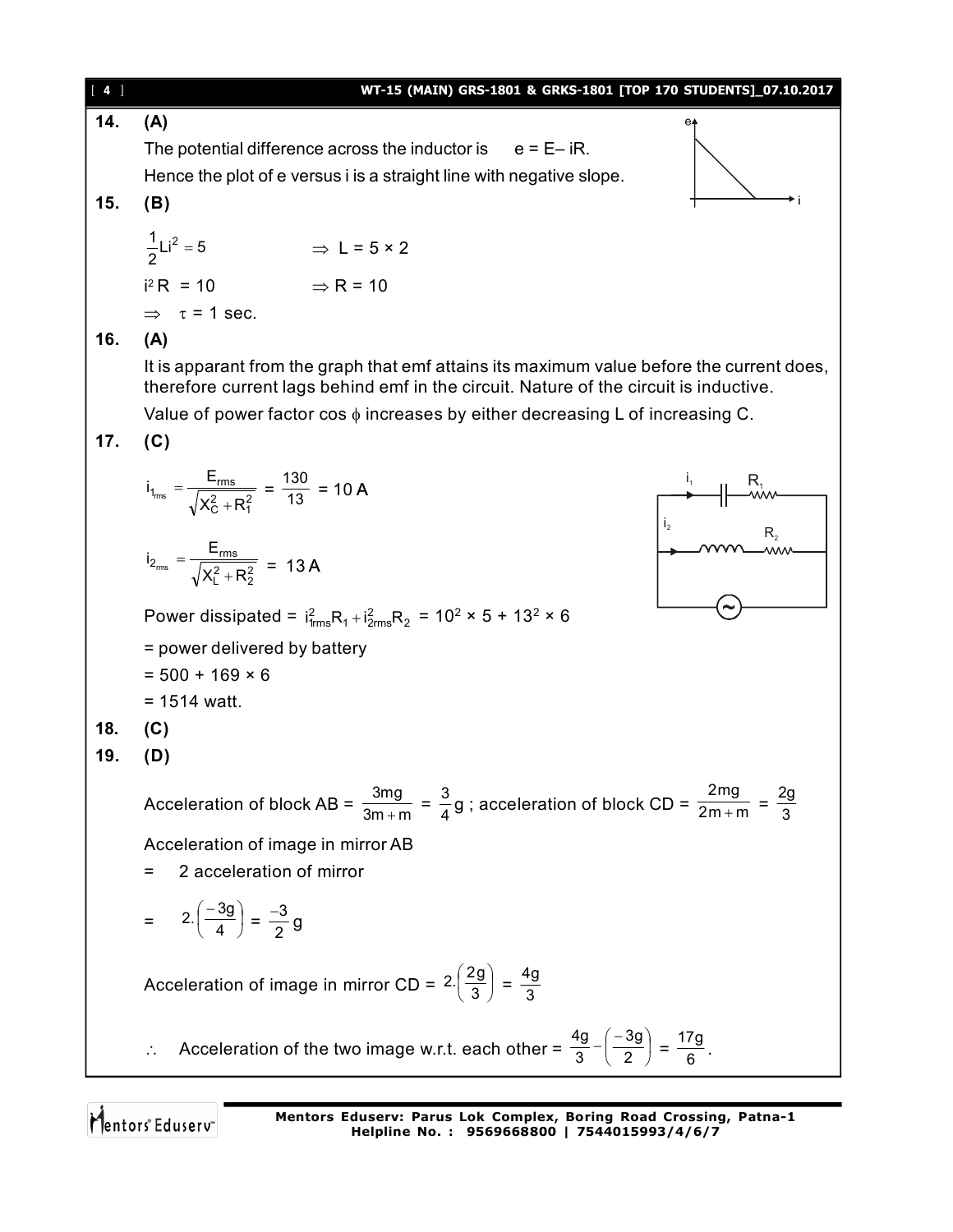|     | WT-15 (MAIN) GRS-1801 & GRKS-1801 [TOP 170 STUDENTS]_07.10.2017<br>$[5]$            |
|-----|-------------------------------------------------------------------------------------|
| 20. | (B)                                                                                 |
| 21. | (D)                                                                                 |
|     | Conceptual.                                                                         |
| 22. | (B)                                                                                 |
|     | $E \propto \rho \Rightarrow \frac{\partial V}{\partial x} \propto \rho$             |
|     | Hence slope will be more in second wire.                                            |
| 23. | (B)                                                                                 |
|     | The equivalent circuit is                                                           |
|     | $C_{AB}$ = 60 µF.                                                                   |
| 24. | (D)                                                                                 |
|     | When switch $S_2$ is closed, due to symmetry no charge will flow through $S_2$ .    |
| 25. | (C)                                                                                 |
|     | $F \propto q^2$ . With insertion of dielectric 'q' increases 'k' times.             |
| 26. | (C)                                                                                 |
|     | Charge on outer surface of $C = -$ charge on inner surface of C                     |
|     | Hence potential at B due to charge an conductor $C = 0$                             |
|     | charge on outer surface of dielectric $=$ $-$ charge an inner surface of dielectric |
|     | Potential at B due to charge an dielectric $= 0$                                    |
|     | Potential at B due to charge on A = $\frac{Q}{4\pi \epsilon_0 b}$                   |
|     |                                                                                     |
|     | ∴ net potential at B = $\frac{Q}{4\pi \epsilon_0 b}$ .                              |
| 27. | (C)                                                                                 |
|     | Charge flown = $q_f - q_i = 15 - 6 = 9 \mu C$ .                                     |
| 28. | (D)                                                                                 |
|     | $E = \frac{-dv}{dx} = \frac{-d(5 + 4x^2)}{dx} = -8x$                                |
|     | $F = -qE = 8qx = 8 \times 2 \times 10^{-6} \times 0.5 N = 8 \times 10^{-6} N$ .     |
| 29. | (B)                                                                                 |
|     | $E = 6t$                                                                            |
|     | $\frac{dH}{dt} = \frac{E^2}{R} = \frac{36t^2}{12} = 3t^2$                           |

**Mentors Eduserv: Parus Lok Complex, Boring Road Crossing, Patna-1 Helpline No. : 9569668800 | 7544015993/4/6/7**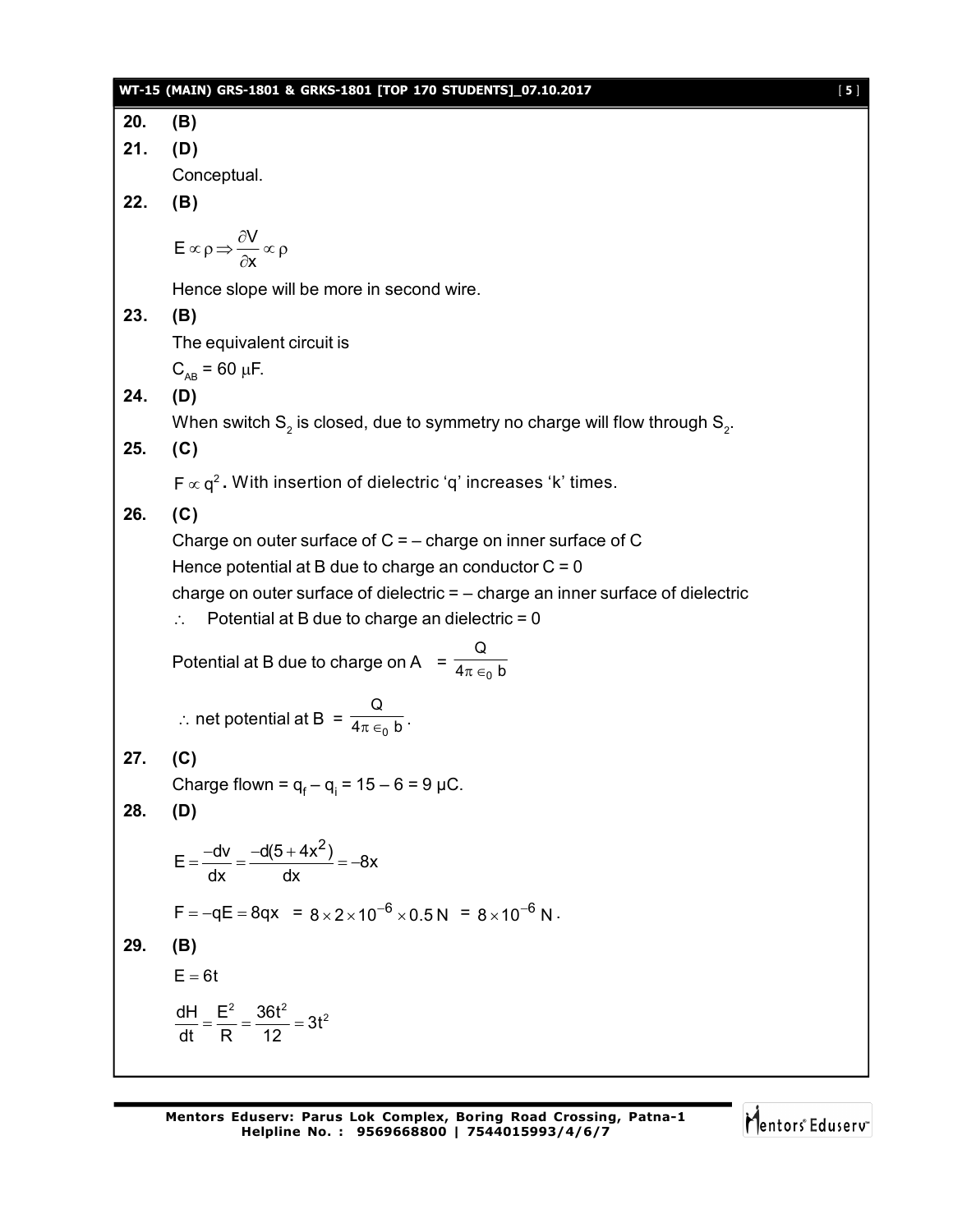| $[ 6 ]$ | WT-15 (MAIN) GRS-1801 & GRKS-1801 [TOP 170 STUDENTS]_07.10.2017                          |
|---------|------------------------------------------------------------------------------------------|
|         | $H_{\text{lib}} = \int_0^4 3t^2 dt = 3 \left(\frac{t^3}{3}\right)_0^4 = 64 J.$           |
| 30.     | (D)                                                                                      |
|         | $i = \frac{E_{\text{eff}}}{r_{\text{eff}}} = \frac{nE}{nr} = \frac{E}{r}.$               |
|         | <b>CHEMISTRY</b>                                                                         |
| 31.     | (A)                                                                                      |
|         | $\frac{(0.5+2)\times20\times1000}{40\times500} = \Delta T_{b} + \Delta T_{f} = 2.5$      |
|         | Required difference = $80 + 2.5 = 82.5^{\circ}$ C = 82.5K<br>$\mathcal{L}_{\mathcal{C}}$ |
| 32.     | (B)                                                                                      |
|         | $y = 1 - x$<br>$(1)$                                                                     |
|         | $\Delta T_f = 1.85(2 \times x + 3 \times y) = (2x + 3(1 - x)) = 1.85(3 - x)$             |
|         |                                                                                          |
|         | when $x = 0$ . $\Delta T_f = 5.55^{\circ}C$                                              |
|         | when $x = 1$ . $\Delta T_f = 3.7$ °C.                                                    |
| 33.     | (C)                                                                                      |
|         | Number of Faraday = number of equivalents                                                |
|         | $\frac{2 \times 5 \times 60 \times 60}{96500} = n \times \frac{22.2}{177}$               |
|         | $\therefore$ n = 3.                                                                      |
| 34. (C) |                                                                                          |
|         | $\frac{15 \times 3860}{1}$ = 0.6 F<br>Total charge = $\frac{1}{x}$<br>96500              |
|         | Fe <sup>3+</sup> + e $\longrightarrow$ Fe <sup>2+</sup>                                  |
|         | $0.3$ mol<br>0.6 F                                                                       |
|         | 0.3 F 0.3 mol<br>$\mathbf 0$                                                             |
|         | $Fe^{2+}$ + 2e $\longrightarrow$ Fe                                                      |
|         | $0.3$ mol<br>0.3 F<br>$\mathbf 0$<br>$0.15$ mol<br>$0.15$ mol                            |
|         |                                                                                          |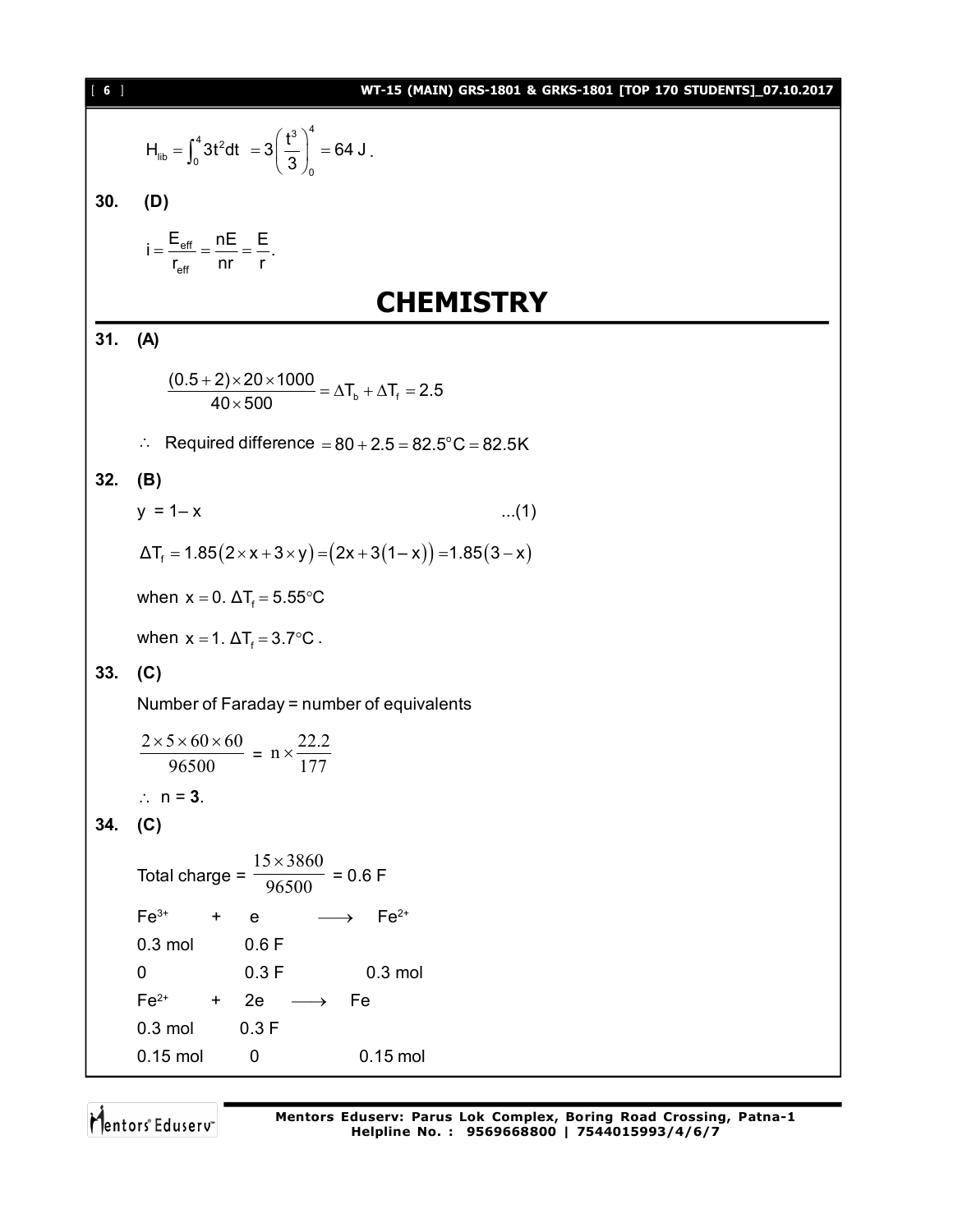#### **WT-15 (MAIN) GRS-1801 & GRKS-1801 [TOP 170 STUDENTS]\_07.10.2017** [ **7** ]

**35. (C) 36. (B)**  $A = 4x$   $e^{-k_1t}$  $B = x e^{-k_2 t}$  $4 = e^{(k_2 - k_1)t}$ 2 In 2 =  $(k_2 - k_1)t$ 2 ln 2 =  $\frac{\ln 2}{5} - \frac{\ln 2}{15} t$ 5 15  $=\left[\frac{\ln 2}{5}-\frac{\ln 2}{15}\right]t$  $2 = \frac{15 - 5}{75}t$ 75  $=$  $t = 15$ **37. (D) 38. (C)** Number of A atoms = 7 Contribution of each =  $\frac{1}{8}$ 1  $\therefore$  Net contribution of A atoms =  $\frac{1}{8}$ 7 B atoms at the face centres  $\therefore$  Net contribution =  $\frac{1}{2}$ 6 = 3 Formula =  $A_{7/8}B_3 = A_7B_{24}$ . **39. (B)** Mass of one fcc unit cell =  $\frac{1}{N_A}$ .  $4 \times M$ A  $\times$  $p = \overline{N_A a^3}$  $4 \times M$  $\therefore$   $\overline{N_A}$ 4M  $= \rho a^3$ . Total number of fcc unit cells =  $\frac{1}{\rho}a^3$ 100  $\overline{\rho}$  a<sup>3</sup> =  $\frac{1}{10 \times (10^{-8})^3}$ 100  $\sqrt{(10^{-8})^3}$  = 10<sup>25</sup> Each fcc unit cell contains 4 atoms. So number of atom is 100 g of fcc unit cell =  $4 \times 10^{25}$ .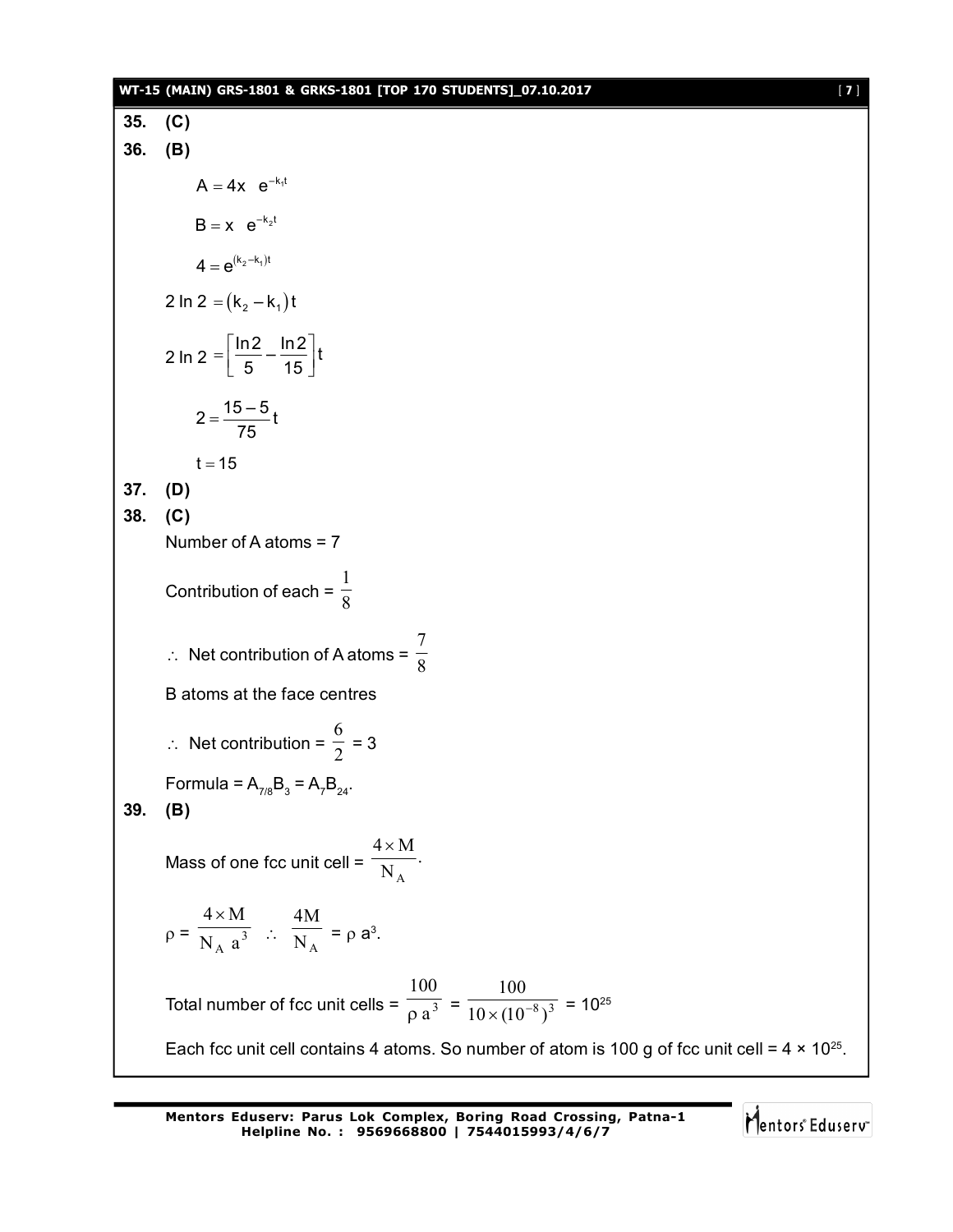#### [ **8** ] **WT-15 (MAIN) GRS-1801 & GRKS-1801 [TOP 170 STUDENTS]\_07.10.2017**



#### Packing fraction in one layer of square close packing =  $\frac{\sqrt{3}}{(2\pi)^3}$ 3 (2r) r 3 4  $\overline{\phantom{a}}$ J  $\left(\frac{4}{2}\pi r^3\right)$  $\setminus$  $\left(\frac{4}{2}\pi\right)$  $=\frac{1}{6}$  $\pi$

Percentage of occupied space in one layer =  $\frac{\pi}{6} \times 100$ 6  $\frac{\pi}{4}$ 

∴ Percentage of vacant space in one layer = 
$$
100 - \frac{\pi}{6} \times 100
$$
.

**41. (C)**







# **42. (A)**

Rate of electrophilic substitution  $\infty$  Stability of arenium ion.

#### **43. (A)**

Electrophile attack on that ring which have more +M effect.

# **44. (D)**

If both +M group are present of benzene ring then electrophilic attack in the influence of more +M group.

# **45. (A)**

- **46. (D)**
- **47. (B)**

C1–C<sup>2</sup> - is shorter because it is double bond in two of three resonance strucutre ; C<sub>2</sub>–C<sub>3</sub> is a single bond in two of three resonance strucutres.

# **48. (C)**

The + M of Cl stabilizes the intermediate carbocation.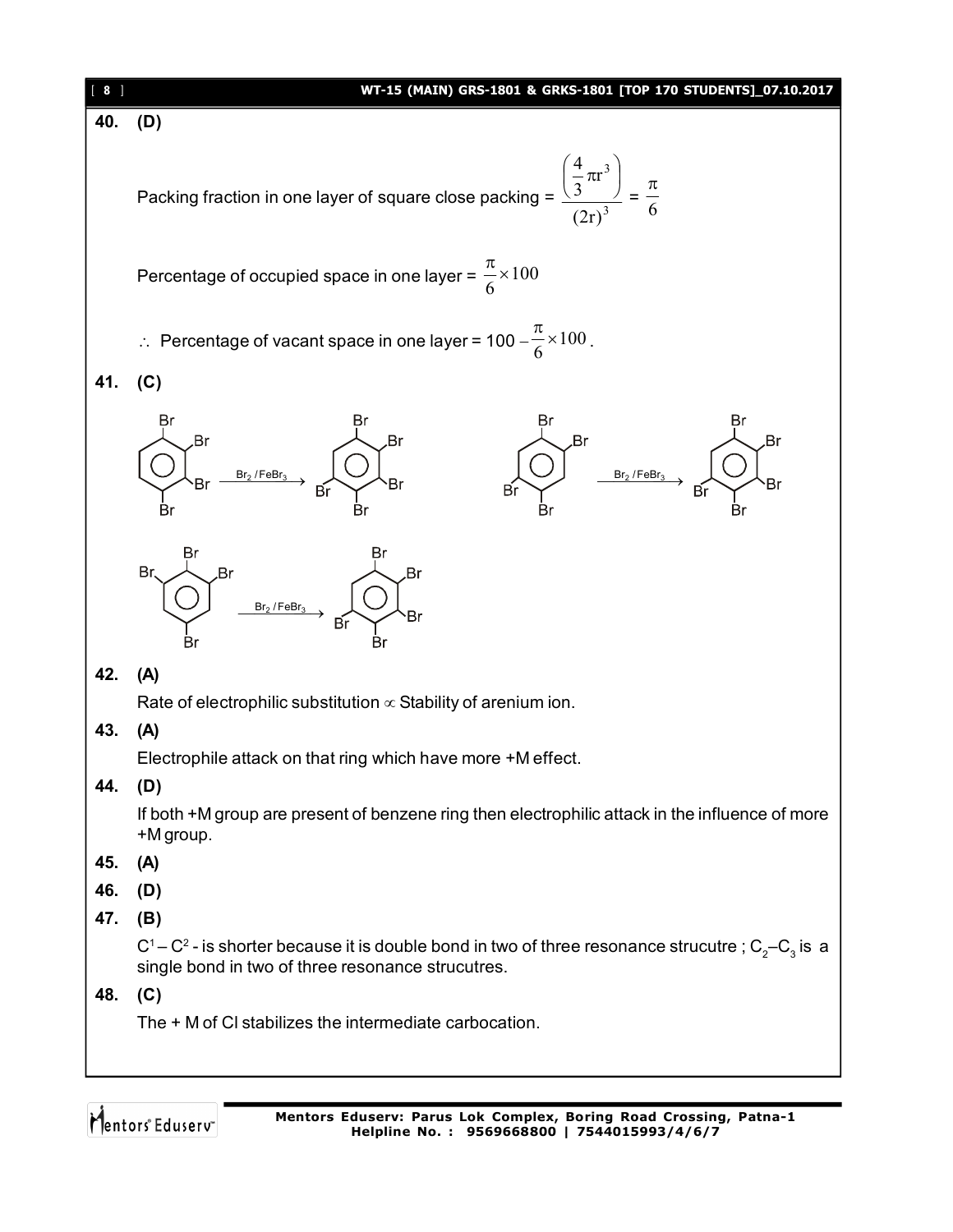|     | WT-15 (MAIN) GRS-1801 & GRKS-1801 [TOP 170 STUDENTS]_07.10.2017<br>$[9]$                                                                                          |
|-----|-------------------------------------------------------------------------------------------------------------------------------------------------------------------|
| 49. | (A)                                                                                                                                                               |
|     | $-1$ and $-$ M group increases rate of ArS <sub>N2</sub> reaction.                                                                                                |
| 50. | (B)                                                                                                                                                               |
|     | SCH <sub>3</sub><br>$\mathbb{R}^{\mathsf{F}}$ + -SCH <sub>3</sub> $\longrightarrow$ <sub>O<sub>2</sub>N<sup>-</sup></sub><br>O <sub>2</sub> N                     |
| 51. | (D)                                                                                                                                                               |
|     | $X = 5$<br>$Y = 0$                                                                                                                                                |
| 52. | (D)                                                                                                                                                               |
|     | (green) (black)<br>$K MnO_4 \xrightarrow{\Delta} K_2 MnO_4 + MnO_2 + O_2$                                                                                         |
|     | $K_2Cr_2O_7 \xrightarrow{\Delta} K_2CrO_4 + Cr_2O_3 + O_2$<br>$\underset{\text{green}}{F}$                                                                        |
|     | $KNO3 + K \longrightarrow K2O + N2$                                                                                                                               |
|     | $Pb_3O_4 \xrightarrow{\Delta} PbO + O_2$                                                                                                                          |
| 53. | (D)                                                                                                                                                               |
| 54. | (A)                                                                                                                                                               |
| 55. | (C)                                                                                                                                                               |
| 56. | (A)                                                                                                                                                               |
|     | X - trivalent;<br>$Y$ -pentavalent; $Z$ -monovalent<br>Hence only A is possible.                                                                                  |
| 57. | (C)                                                                                                                                                               |
|     | $\frac{pH=x}{\frac{1}{x}}$ CrO <sub>4</sub> <sup>--</sup> $\frac{pH=y}{\frac{1}{x}}$<br>$\mathrm{Cr_2O_7}^{- -}$<br>Alkalinemed<br>acidic med<br>(pH>7)<br>(pH<7) |
| 58. | (A)                                                                                                                                                               |
|     | $FeO + SiO2 \rightarrow FeSiO3$                                                                                                                                   |
| 59. | (B)                                                                                                                                                               |
|     | $Co + Cl_2 \xrightarrow{hv} CoCl_2$                                                                                                                               |
| 60. | (B)                                                                                                                                                               |
|     |                                                                                                                                                                   |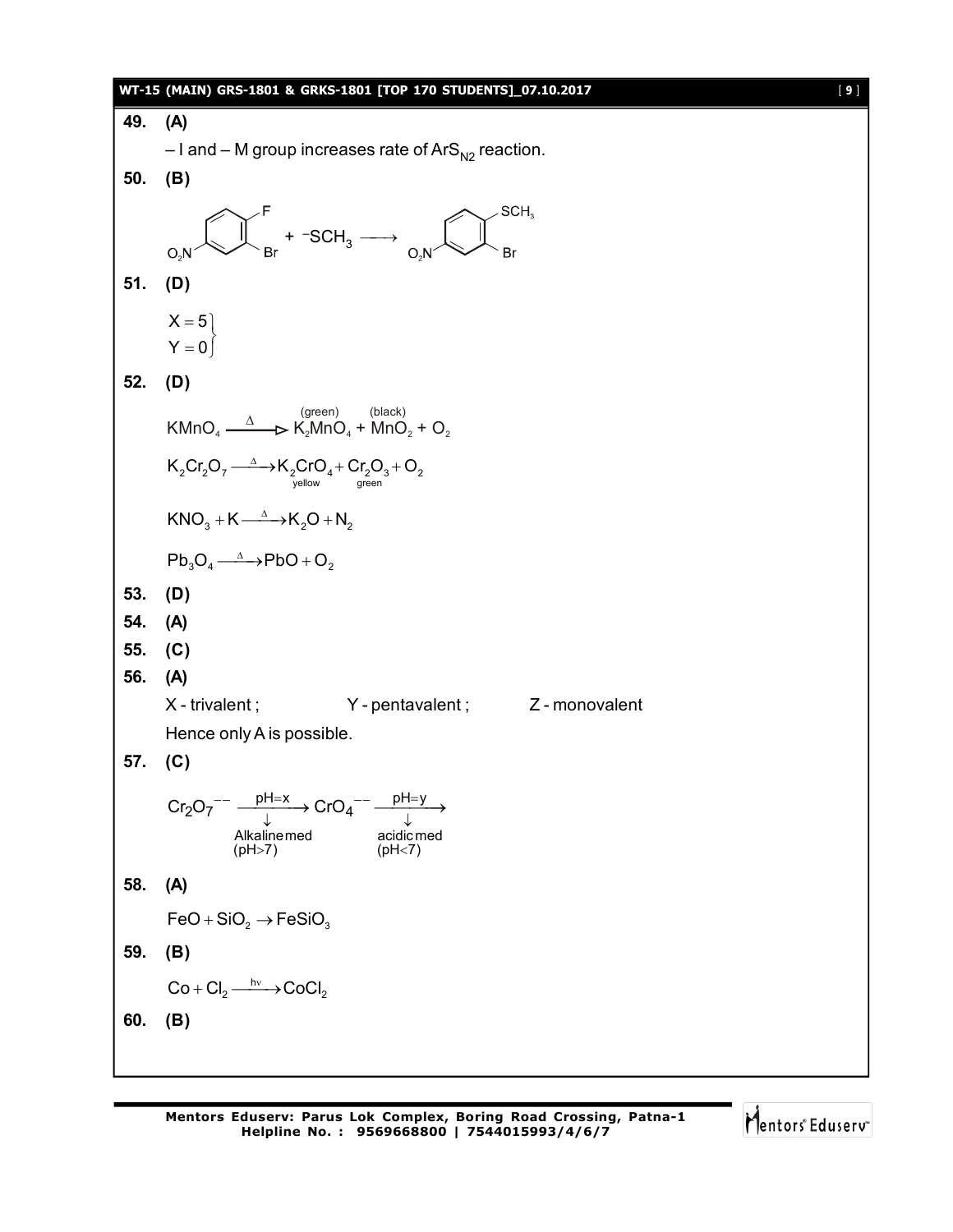160  
\nW745 (60.10) 805-8501 & 805-8501 & 805-8501 & 100P 170 5TUDENTSI  
\n61. (A)  
\n
$$
As \sum_{i=1}^{6} (sin^{-1}x_{i}+cos^{-1}y_{i}) = 9\pi
$$
\n
$$
= (sin^{-1}x_{i}+sin^{-1}x_{2}+....+sin^{-1}x_{6}) + (cos^{-1}y_{1}+cos^{-1}y_{2}+...+cos^{-1}y_{6}) = 9\pi
$$
\nWhich is possible only when  $sin^{-1}x_{i} = \frac{\pi}{2}8cos^{-1}y_{i} = \pi (v_{i}=12....6)$   
\n
$$
\therefore x_{i} = 18 y_{i} = -10i = 12....6.
$$
\n
$$
\sum_{i=1}^{6} x_{i} = 6 \text{ and } \sum_{i=1}^{6} y_{i} = -6
$$
\nNow  $\int_{6}^{9} x \sin(1+x^{2}) \left(\frac{1}{e^{x}+e^{-x}}\right) dx = 0$ . (Given function is odd function)  
\n82. (C)  
\n
$$
xy^{2}dx - y(x^{2} - y^{2})^{2} dx = y^{3} dy - x(x^{2} - y^{2})^{2} dy
$$
\n
$$
y^{2} (x dx - y dy) = (x^{2} - y^{2})^{2} (y dx - x dy)
$$
\n
$$
\frac{d(x^{2} - y^{2})}{(x^{2} - y^{2})^{2}} = 2d \left(\frac{x}{y}\right)
$$
\n
$$
\frac{2x}{(x^{2} - y^{2})^{2}} = 2d \left(\frac{x}{y}\right)
$$
\nRequired area  
\n
$$
= \int_{0}^{4a/m^{2}} [y(parabola) dx - y(line)] dx
$$
\n
$$
= \int_{0}^{4a/m^{2}} [2\sqrt{a}\sqrt{x} - mx] dx
$$
\n
$$
= \int_{0}^{4a/m^{2}} \left(\frac{4a}{m^{2}}\right)^{3/2} - \frac{m}{2} \left(\frac{4a}{m^{2}}\right)^{2}
$$
\n
$$
= \frac{4}{3} \sqrt{a} \left(\frac{4a}{m^{2}}\right)^{3/2} - \frac{
$$

**Mentors Eduserv: Parus Lok Complex, Boring Road Crossing, Patna-1 Helpline No. : 9569668800 | 7544015993/4/6/7**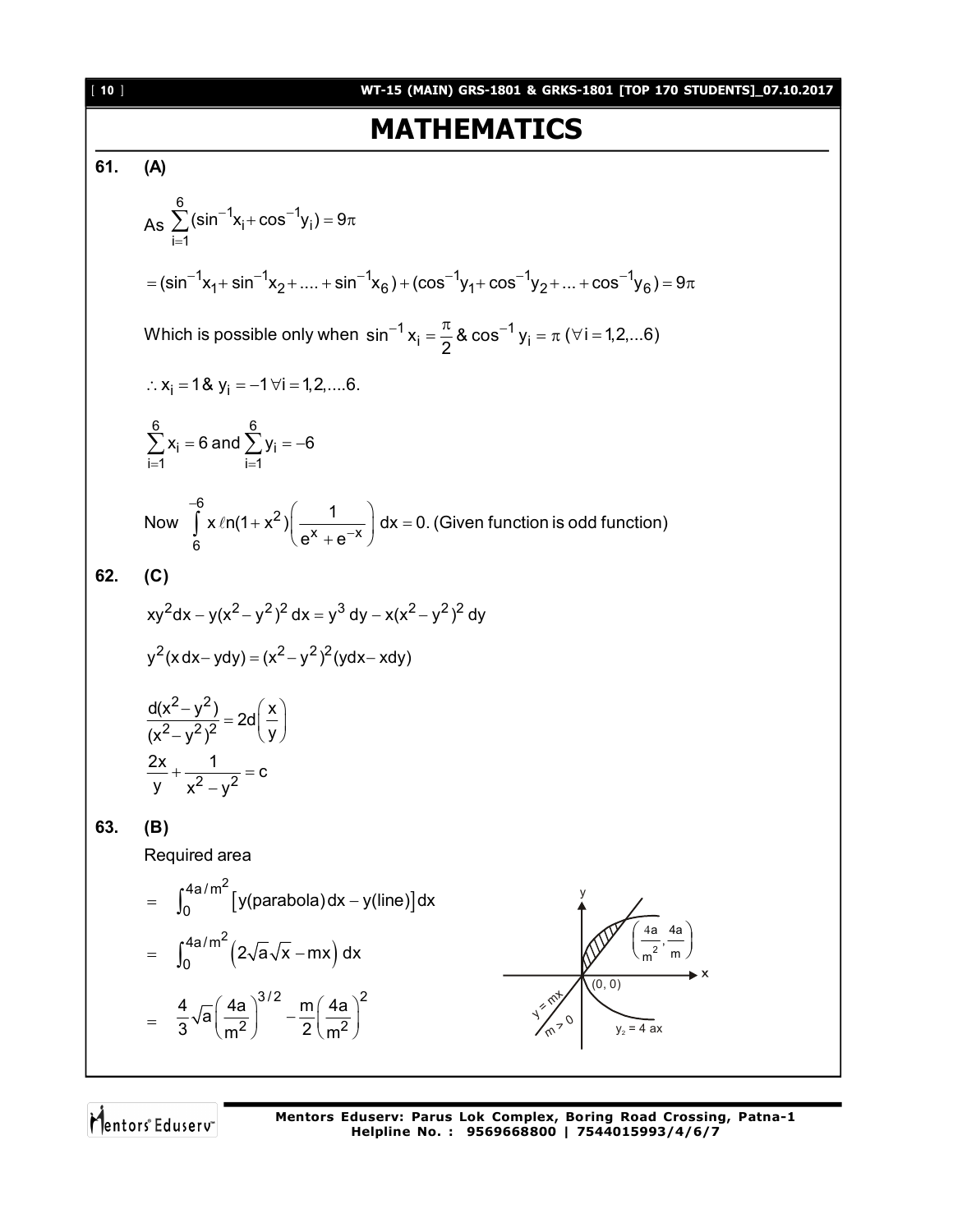#### **WT-15 (MAIN) GRS-1801 & GRKS-1801 [TOP 170 STUDENTS]\_07.10.2017** [ **11** ]

$$
= \frac{32}{3} \frac{a^2}{m^3} - \frac{8a^2}{m^3} = \frac{8a^2}{3m^3}
$$
  
\n64. **(B)**  
\n
$$
y = (x^2 - 1)^2 + 2 \Rightarrow y_{min} = 2
$$
  
\n
$$
\Rightarrow \log_{0.5}(x^4 - 2x^2 + 3) \le -1 \Rightarrow \text{ range } \left[ \frac{3\pi}{4}, \pi \right)
$$
  
\n65. **(B)**  
\n
$$
\lim_{x \to 0} \left[ \frac{4f(x) - 12}{\tan(2f(x) - 6)} \right] = \lim_{x \to 0} \left[ \frac{2(2f(x) - 6)}{\tan(2f(x) - 6)} \right] = 1
$$
  
\n66. **(C)**  
\nIn a skew symmetric matrix,  
\ndiagonal elements are zero.  
\nAlso  $a_{ij} + a_{ji} = 0$   
\nHence number of matrices = 2 × 2 × 2 = 8  
\n67. **(A)**  
\n
$$
e^{f(x)} f(x) = x
$$
  
\n
$$
e^{f(x)} f'(x) + f(x) e^{f(x)} f'(x) = 1
$$
  
\n
$$
f'(x) = \frac{1}{e^{f(x)} + f(x) e^{f(x)}} = \frac{1}{x + e^{f(x)}} > 0
$$
  
\n68. **(A)**  
\n
$$
3 \le |[x]| + |[y]| \le 6
$$
  
\n
$$
|x| = 0
$$
 & 3 ≤ |[y]| ≤ 6 ⇒ 0 ≤ x < 1 & 3 ≤ y < 7, -6 ≤ y < -2  
\nHence area = 1 × 8 = 8.  
\n
$$
|[x]| = 1
$$
 & 4 ≤ |[y]| ≤ 6 ⇒ 1 ≤ x < 2, -1 ≤ x < 0 & 2 ≤ y < 6, -5 ≤ y < -1  
\nArea = 2 × 8  
\n
$$
|[x]| = 2
$$
 & 1 ≤ |[y]| ≤ 4 ⇒ 2 ≤ x < 3, -2 ≤ x < -1 & 1 ≤ y < 5, -4 ≤ y < 0  
\nArea = 2 × 8  
\nFor |[x]| = 3, 0 ≤ |[y]| ≤ 4 ⇒ 2 ≤ x < 3, -2 ≤ x < -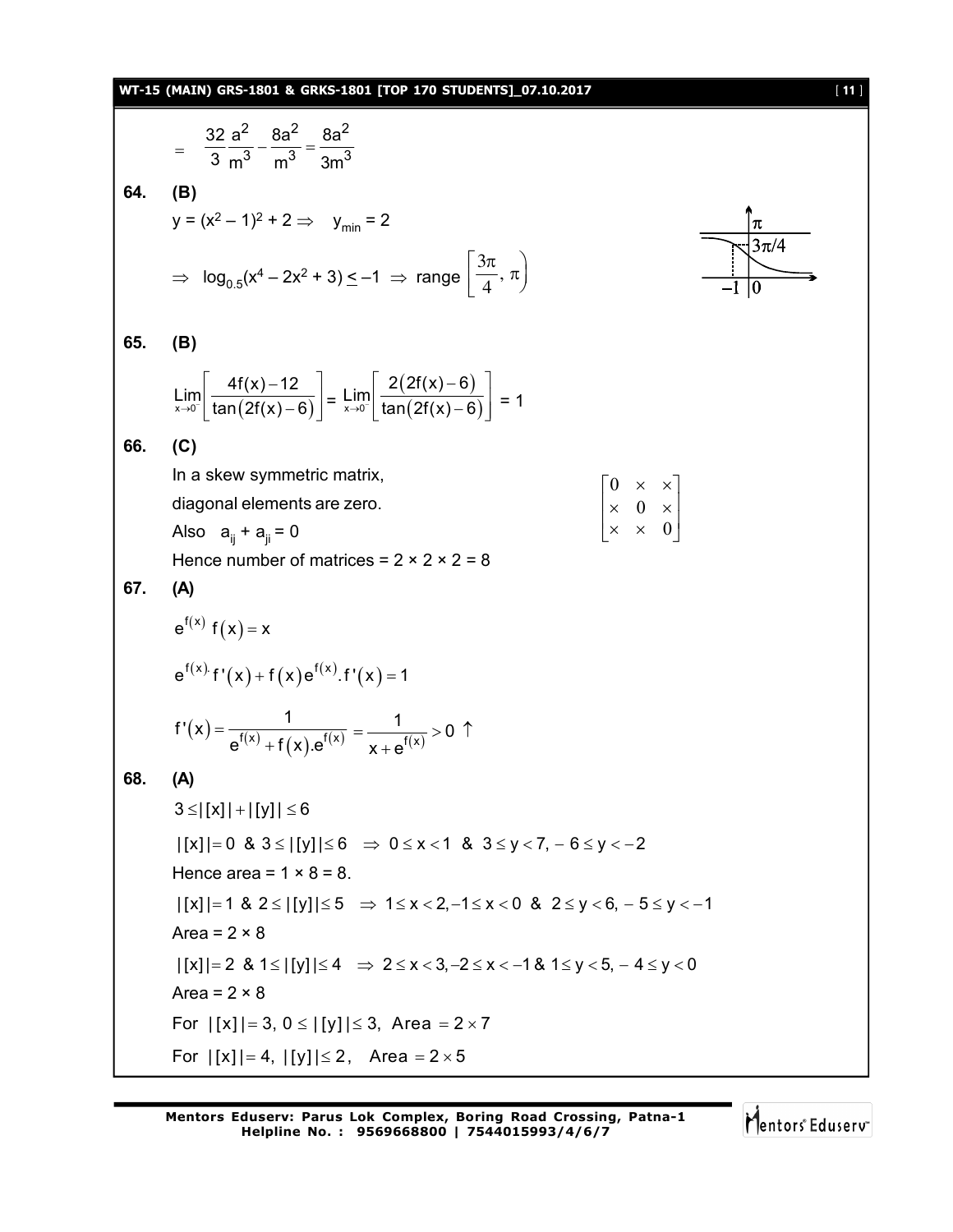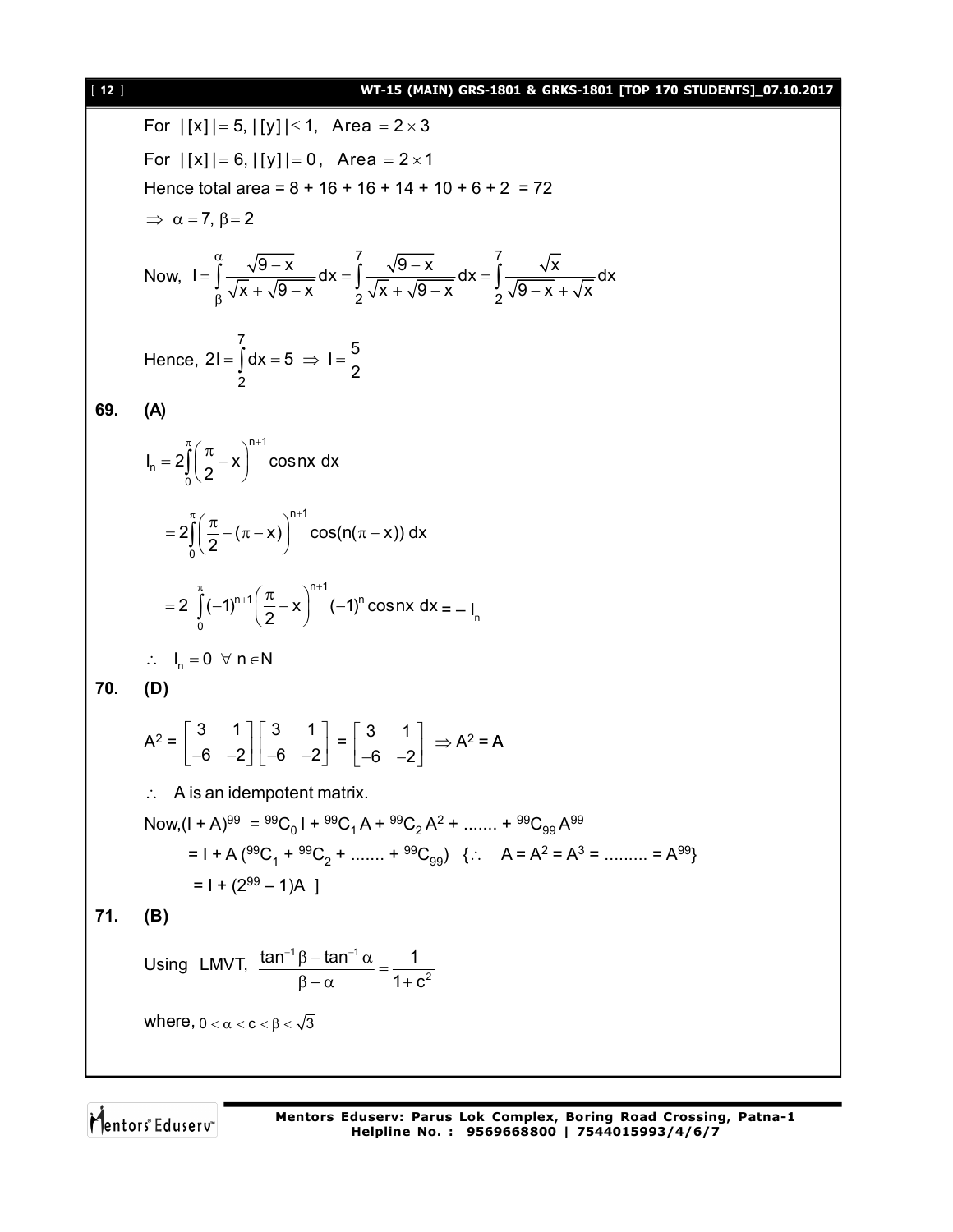#### **WT-15 (MAIN) GRS-1801 & GRKS-1801 [TOP 170 STUDENTS]\_07.10.2017** [ **13** ]

So, 
$$
\frac{1}{4} < \frac{1}{1 + c^2} < 1
$$
  
\n $\Rightarrow \frac{1}{4} < \frac{\tan^{-1} \beta - \tan^{-1} \alpha}{\beta - \alpha} < 1 \Rightarrow \frac{1}{4} < \frac{\tan^{-1} \left(\frac{\beta - \alpha}{1 + \alpha \beta}\right)}{\beta - \alpha} < 1 \Rightarrow 1 < \frac{\beta - \alpha}{\cot^{-1} \left(\frac{1 + \alpha \beta}{1 - \alpha}\right)} < 4$   
\n72. (C)  
\nGiven  $\int_{0}^{4} f(x) dx - \int_{0}^{4} g(x) dx = 10$   
\n(A, + A<sub>3</sub> + A<sub>4</sub>) - (A<sub>2</sub> + A<sub>3</sub> + A<sub>4</sub>) = 10  
\n(A<sub>1</sub> + A<sub>3</sub> + A<sub>4</sub>) - (A<sub>2</sub> + A<sub>3</sub> + A<sub>4</sub>) = 10  
\nAgain  $\int_{2}^{4} g(x) dx - \int_{2}^{4} f(x) dx = 5$   
\n(A<sub>2</sub> + A<sub>3</sub>) - A<sub>4</sub> = 5  
\n(A<sub>2</sub> + A<sub>3</sub>) - A<sub>4</sub> = 5  
\n $\therefore$  (i) + (ii)  
\nA<sub>3</sub> = 5  
\n $\therefore$  (i) + (ii)  
\nA<sub>4</sub> = 15  
\n73. (A)  
\nI =  $\int_{x/4}^{x/2} 2 \sin t \cos t dt + \int_{x/2}^{6} (-\sin t \cos t) + (\sin t \cos t) dt + \int_{x}^{5} -2 \sin t \cos t dt$   
\n $= \int_{x/4}^{x/2} \sin 2t dt - \int_{x/4}^{5x/4} \sin 2t dt = 0$   
\n74. (A)  
\n $u = \int_{0}^{\pi/2} \cos \left(\frac{2\pi}{3} \sin^2 x\right) dx \Rightarrow u = \int_{0}^{\pi/2} \cos \left(\frac{2\pi}{3} \cos^2 x\right) dx$   
\n $\Rightarrow 2u = \int_{0}^{\pi/2} \left( \cos \left(\frac{2\pi}{3} \sin^2 x\right) + \cos \left$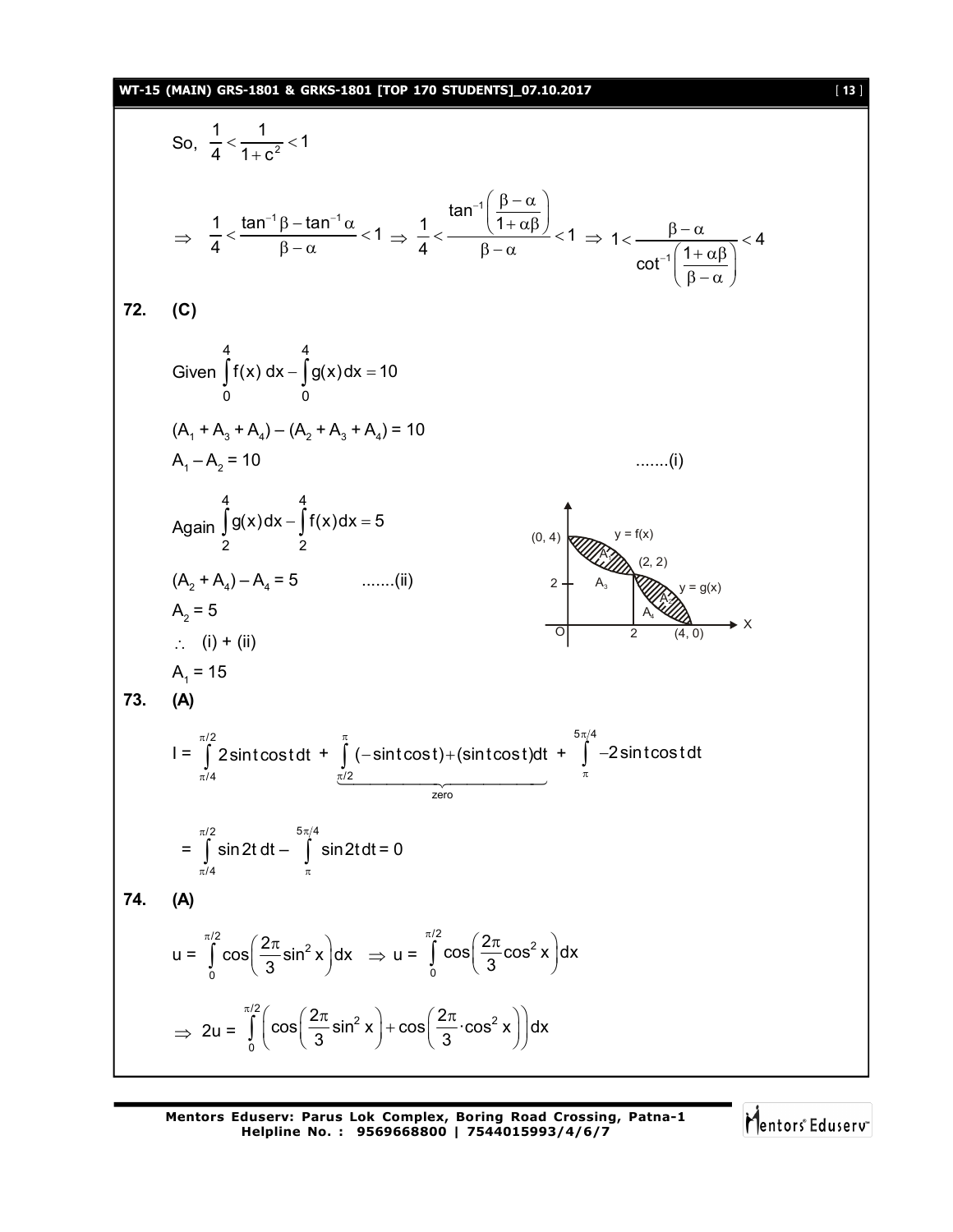11 **W1-15 (MAIN) of a5-16n a first-1601 (10P 170 STUDANSJ 07.102.0017  
\n⇒ 2u = 
$$
\int_{0}^{\pi/2} 2\cos{\frac{\pi}{3}} \cdot \cos{\left(\frac{\pi}{3}\cos 2x\right)} dx = \frac{1}{2} \int_{0}^{1} \cos{\left(\frac{\pi}{3}\cos t\right)} dt
$$
 [Put 2x = t]  
\n
$$
= \int_{0}^{\pi/2} \cos{\left(\frac{\pi}{3}\cos t\right)} dt = \int_{0}^{\pi/2} \cos{\left(\frac{\pi}{3}\sin t\right)} dt = v
$$
\n13.6 (C)  
\n
$$
A^{2} = \begin{bmatrix} \cos 2\alpha & \sin 2\alpha \\ -\sin 2\alpha & \cos 2\alpha \end{bmatrix}, A^{3} = \begin{bmatrix} \cos 3\alpha & \sin 3\alpha \\ -\sin 3\alpha & \cos 3\alpha \end{bmatrix}, A^{4} = \begin{bmatrix} \cos 4\alpha & \sin 4\alpha \\ -\sin 4\alpha & \cos 4\alpha \end{bmatrix}
$$
\nNow,  $\cos 4\alpha + \cos 4\alpha = \cos \alpha + \cos 2\alpha + \cos(\pi - 2\alpha) + \cos(\pi - \alpha) = 0$   
\n $\sin \alpha + \sin 2\alpha + \sin 3\alpha + \sin 4\alpha$   
\n $= \sin \alpha + \sin 2\alpha + \sin(\pi - 2\alpha) + \sin(\pi - \alpha) = 2(\sin \alpha + \sin 2\alpha)$   
\n $= 4 \sin \frac{3\alpha}{2} \cos \frac{\alpha}{2} = 4 \sin \frac{3\pi}{10} \cos \frac{\pi}{10} = a$   
\n $\therefore B = \begin{bmatrix} 0 & a \\ -a & 0 \end{bmatrix}$   
\n16. (B)  
\n $g(x) = \lambda \sin x$   
\nwhere  $\lambda = 1 - 2 \int_{0}^{\pi/2} \cos 13\theta(1) dt$   
\n $\Rightarrow \lambda = 1 - 2 \int_{0}^{\pi/2} \cos 13\theta(1) dt$   
\n $\Rightarrow \lambda = 1 - 2 \int_{0}^{\pi/2} \cos 2t \Big|_{0}^{\pi/4} = \lambda = 1$**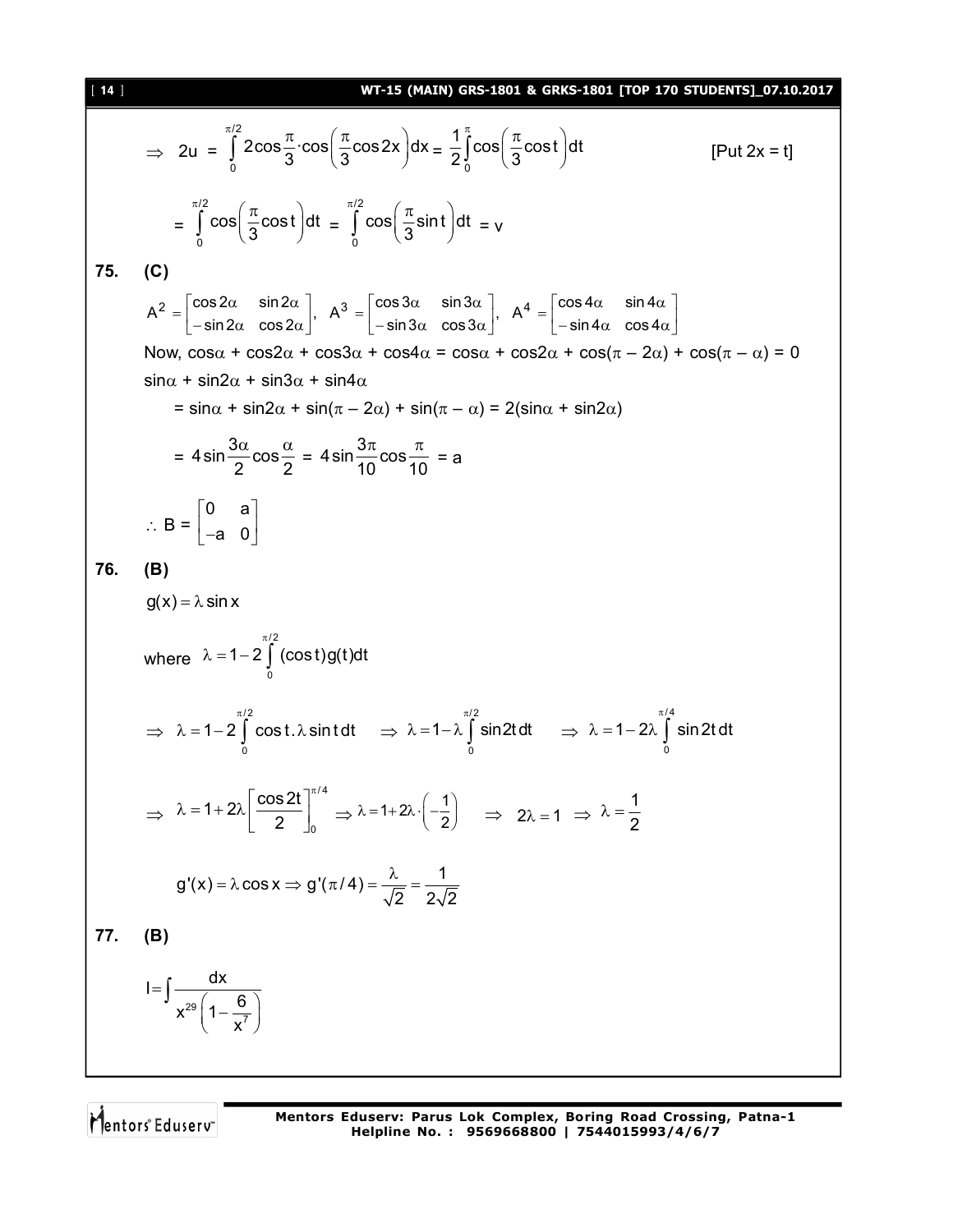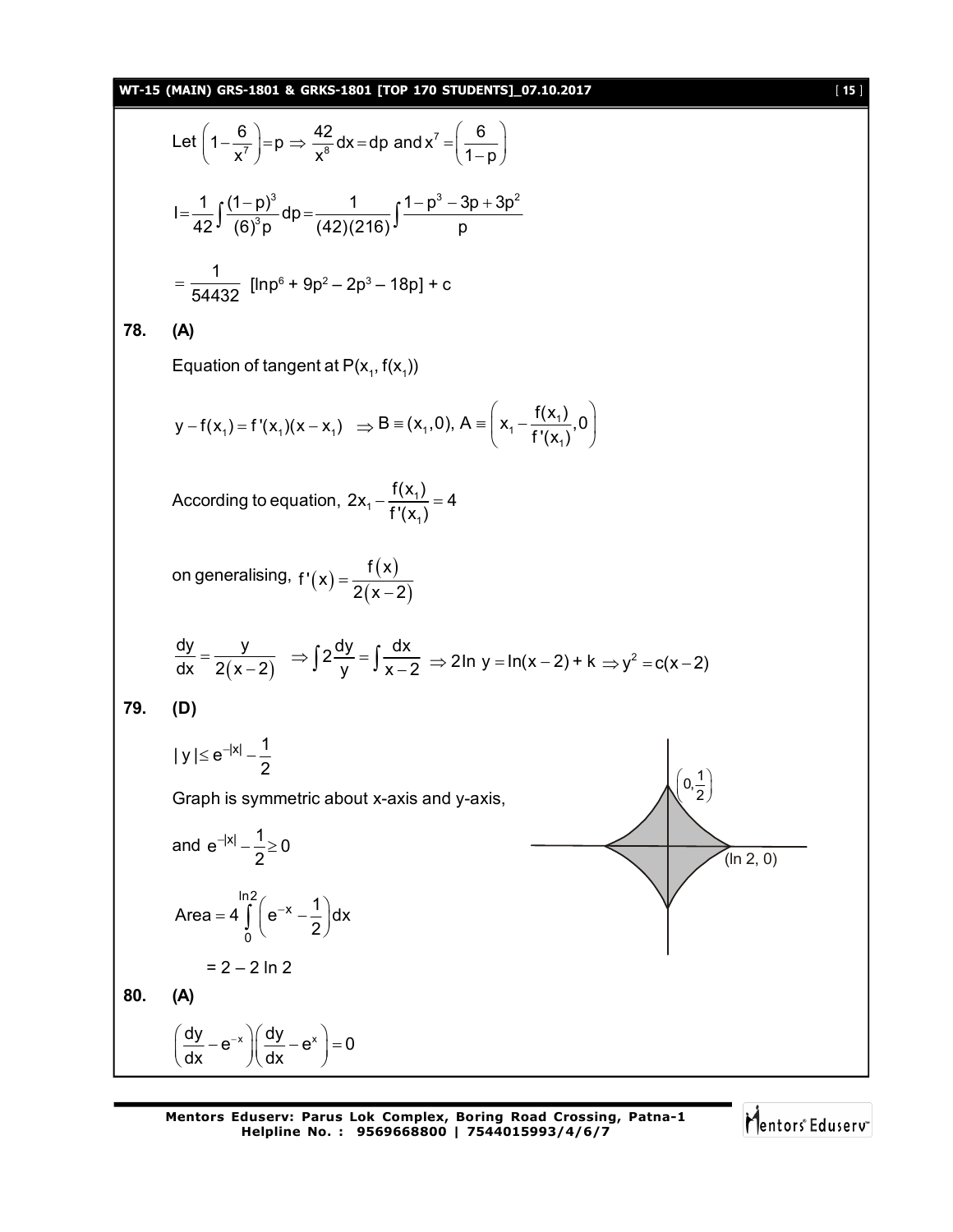| [16] | WT-15 (MAIN) GRS-1801 & GRKS-1801 [TOP 170 STUDENTS] 07.10.2017                                                                                        |
|------|--------------------------------------------------------------------------------------------------------------------------------------------------------|
|      | $\Rightarrow \frac{dy}{dx} = e^{-x}$<br>or $\frac{dy}{dx} = e^x$                                                                                       |
|      | $\Rightarrow$ y = -e <sup>-x</sup> + c or y = e <sup>x</sup> + c                                                                                       |
|      | $\Rightarrow$ y + e <sup>-x</sup> = c or y = e <sup>x</sup> + c                                                                                        |
| 81.  | (A)                                                                                                                                                    |
|      | <b>Case -1</b> : Let $\frac{1}{2} \le x < 1$<br>y4<br>$y=x$                                                                                            |
|      | $\Rightarrow$ 0 < log <sub>y</sub> x $\leq$ 1                                                                                                          |
|      | $\Rightarrow$ 1< x $\le$ y, if y > 1(not possible) and 1 > x $\ge$ y, if 0 < y < 1                                                                     |
|      | <b>Case -2 : Let <math>1 &lt; x \le 2</math></b>                                                                                                       |
|      | $\Rightarrow$ log <sub>y</sub> $x \ge 1$ $\Rightarrow$ $x \ge y$ , if y > 1<br>$x=1/2$ $x=1$<br>$x=2$                                                  |
|      | and $x \leq y$ , if $y < 1$ (not possible)                                                                                                             |
|      | So, the possibilities are $x \ge y$ , if $\frac{1}{2} \le x < 1$ and 0 <y<1 <math="" and="">x \ge y, if 1 &lt; x <math>\le</math> 2 and y &gt; 1</y<1> |
|      | So, required area is 7/8.                                                                                                                              |
| 82.  | (B)                                                                                                                                                    |
|      | As the matrix is skew-symmetric, hence $ A  = 0$ , if n is odd<br>$\Rightarrow$ A is not an invertible matrix when n is odd.                           |
| 83.  | (B)                                                                                                                                                    |
|      | (i) AB is symmetric $(AB)^{T} = B^{T}A^{T} = AB \Rightarrow BA = AB$                                                                                   |
|      | (II) $(B^TAB)^T = B^TA^T(B^T)^T = B^TA^TB = B^TAB$                                                                                                     |
|      | $(iii)$ and $(iv)$                                                                                                                                     |
|      | Let A be skew symmetric, then $A^T = -A$                                                                                                               |
|      | and $(A^n)^{n} = (A^T)^{n}$ , $\forall n \in N$                                                                                                        |
|      | $\Rightarrow (A^n)^T = \begin{cases} A^n & \text{if } n \text{ is even} \\ -A^n & \text{if } n \text{ is odd} \end{cases}$                             |
|      | Hence A <sup>n</sup> is symmetric if n is even                                                                                                         |
|      | Hence Answer is B.                                                                                                                                     |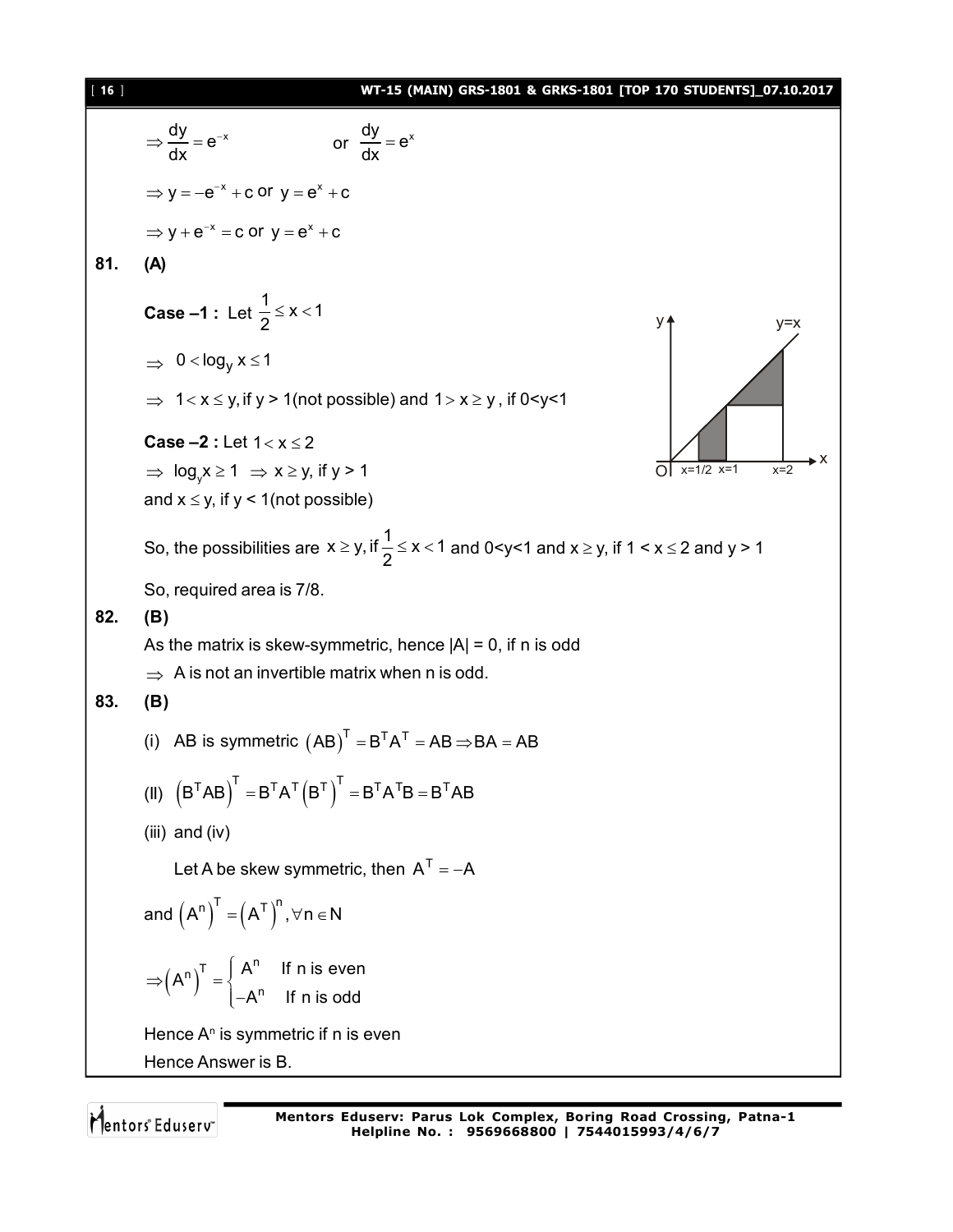#### **WT-15 (MAIN) GRS-1801 & GRKS-1801 [TOP 170 STUDENTS]\_07.10.2017** [ **17** ]

**84. (D)**

Rearranging the given differential eqn.

$$
xdx + \frac{ydx - xdy}{y^{4}} = 0 \Rightarrow x^{3}dx + \frac{x^{2}}{y^{2}} \cdot \frac{ydx - xdy}{y^{2}} = 0 \Rightarrow x^{3}dx + \left(\frac{x}{y}\right)^{2} \cdot d\left(\frac{x}{y}\right) = 0
$$
  
\non integration,  $\frac{x^{4}}{4} + \frac{1}{3}\left(\frac{x}{y}\right)^{3} = c$   
\n85. (C)  
\n
$$
x^{2}(4ydx + xdy) = \frac{xdy - 2ydx}{x^{4} + y^{2}}
$$
  
\n
$$
4x^{2}ydx + x^{3}dy = \frac{x^{2}dy - 2ydx}{x^{4} + y^{2}}
$$
  
\n
$$
4x^{3}ydx + x^{4}dy = \frac{x^{2}dy - 2xydx}{x^{4} + y^{2}}
$$
  
\n
$$
d(x^{4}y) = d\left(\tan^{-1}\frac{y}{x^{2}}\right)
$$
  
\n
$$
\Rightarrow x^{4}y = \tan^{-1}\frac{y}{x^{2}} + c
$$
  
\n86. (C)  
\n
$$
y^{2} = kx \qquad 2y \cdot \frac{dy}{dx} = k = \frac{y^{2}}{x} \qquad \Rightarrow \frac{dy}{dx} = \frac{y}{2x}
$$
  
\n
$$
d(x^{4}y) = d\left(\frac{dy}{dx} - \frac{y}{2x}\right)
$$
  
\n
$$
d(x^{4}y) = \frac{dy}{dx} = \frac{2x + y}{2x} \qquad \Rightarrow \frac{dy}{dx} = \frac{2x + y}{2x} \qquad \Rightarrow \frac{y - 2x}{y + 2x}
$$
  
\n87. (A)  
\n
$$
f(x) = ax^{3} + bx
$$
  
\nNow  $\lim_{x \to 0} \frac{f(x)}{x} = 0 \Rightarrow b = 0$   
\n
$$
\lim_{x \to 0} \frac{f(x)}{x} = 0 \Rightarrow b = 0
$$
  
\n
$$
\lim_{x \to 0} \left(\frac{f(x)}{x} + 1\right)^{1/x^{2}} = e^{3} \Rightarrow e^{a} = e^{3} \Rightarrow a = 3
$$